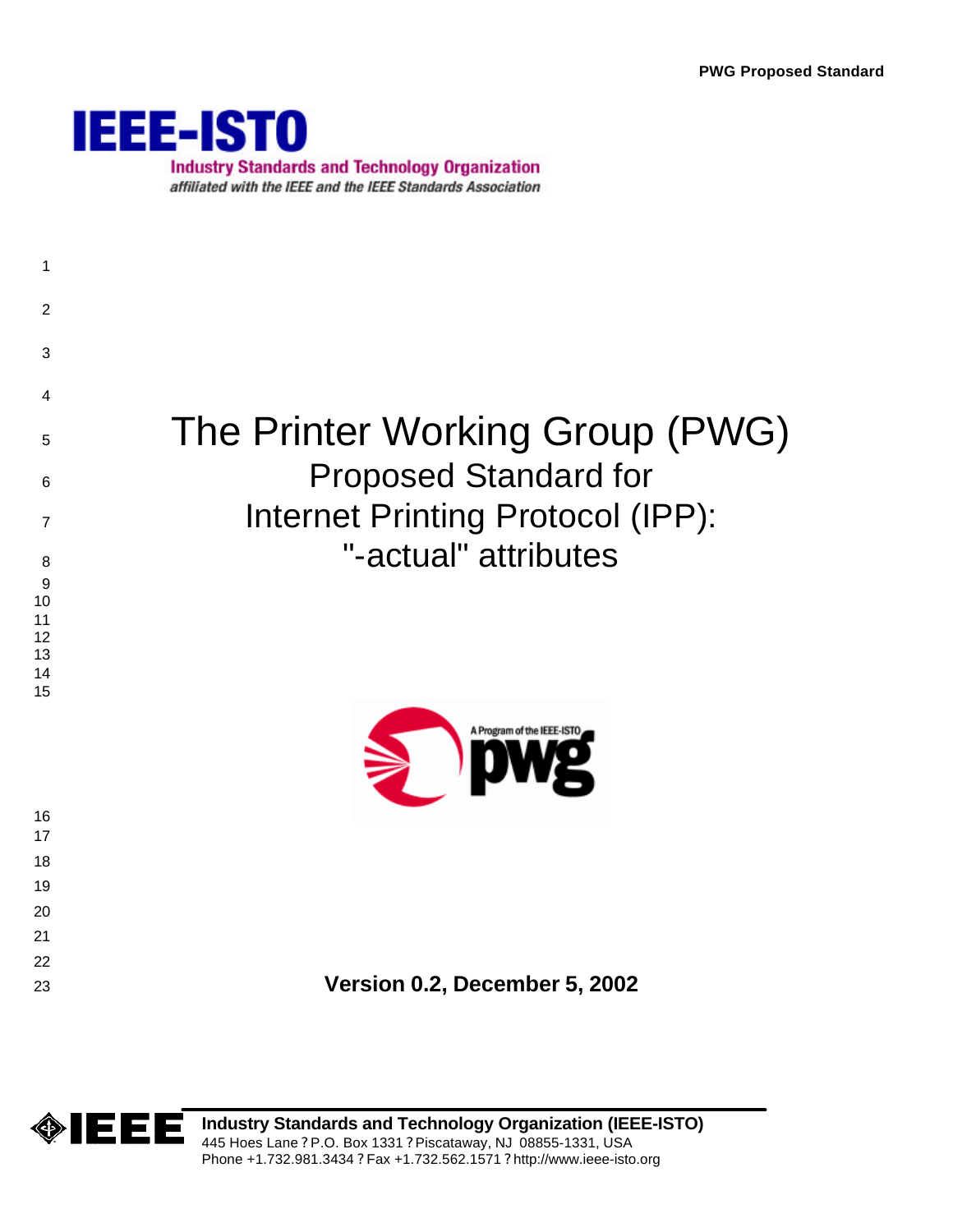| 24                         |                                                                                                                                                                                                                                                                                                                                                                                                                                                   |
|----------------------------|---------------------------------------------------------------------------------------------------------------------------------------------------------------------------------------------------------------------------------------------------------------------------------------------------------------------------------------------------------------------------------------------------------------------------------------------------|
| 25                         |                                                                                                                                                                                                                                                                                                                                                                                                                                                   |
| 26                         |                                                                                                                                                                                                                                                                                                                                                                                                                                                   |
| 27                         |                                                                                                                                                                                                                                                                                                                                                                                                                                                   |
| 28                         |                                                                                                                                                                                                                                                                                                                                                                                                                                                   |
| 29                         | The Printer Working Group (PWG)                                                                                                                                                                                                                                                                                                                                                                                                                   |
| 30                         | <b>Proposed Standard for</b>                                                                                                                                                                                                                                                                                                                                                                                                                      |
| 31                         | Internet Printing Protocol (IPP):                                                                                                                                                                                                                                                                                                                                                                                                                 |
| 32                         | "-actual" attributes                                                                                                                                                                                                                                                                                                                                                                                                                              |
| 33<br>34<br>35             | Version 0.2, December 5, 2002                                                                                                                                                                                                                                                                                                                                                                                                                     |
| 36                         |                                                                                                                                                                                                                                                                                                                                                                                                                                                   |
| 37                         |                                                                                                                                                                                                                                                                                                                                                                                                                                                   |
| 38                         |                                                                                                                                                                                                                                                                                                                                                                                                                                                   |
| 39<br>40<br>41<br>42       | Abstract: This document defines an extension to the Internet Printing Protocol/1.0 (IPP/1.0) [RFC2566, RFC2565] &<br>IPP/1.1 [RFC2911, RFC2910] for the OPTIONAL "-actual" set of Job Description attributes that correspond to Job<br>Template attributes defined in IPP. These "-actual" attributes allow the client to determine the true results of a print<br>job regardless of what was specified in the Create-Job or Print-Job operation. |
| 43                         |                                                                                                                                                                                                                                                                                                                                                                                                                                                   |
| 44<br>45                   | This version of the PWG Proposed Standard is available electronically at:<br>ftp://ftp.pwg.org/pub/pwg/ipp/new_ACT/pwg-ipp-actual-attrs-v02-021205.pdf, .doc                                                                                                                                                                                                                                                                                      |
| 46<br>47<br>48<br>49<br>50 | This document is an IEEE-ISTO PWG Proposed standard. For a definition of a "PWG Proposed Standard" and its<br>transition to a "PWG Draft Standard", see: ftp://ftp.pwg.org/pub/pwg/general/pwg-process.pdf. After approval by the<br>PWG (by a Last Call) to transition this Proposed Standard to a Draft Standard, an IEEE-ISTO number will be<br>assigned and this PWG Draft Standard will be available electronically at:                      |
| 51                         | ftp://ftp.pwg.org/pub/pwg/standards/                                                                                                                                                                                                                                                                                                                                                                                                              |
| 52                         |                                                                                                                                                                                                                                                                                                                                                                                                                                                   |
| 53                         |                                                                                                                                                                                                                                                                                                                                                                                                                                                   |
|                            | © 2002. IEEE Industry Standards and Technology Organization. All rights reserved                                                                                                                                                                                                                                                                                                                                                                  |

© 2002, IEEE Industry Standards and Technology Organization. All rights reserved. The IEEE-ISTO is affiliated with the IEEE and the IEEE Standards Association. IEEE-ISTO 5100.x is a trademark of the IEEE-ISTO.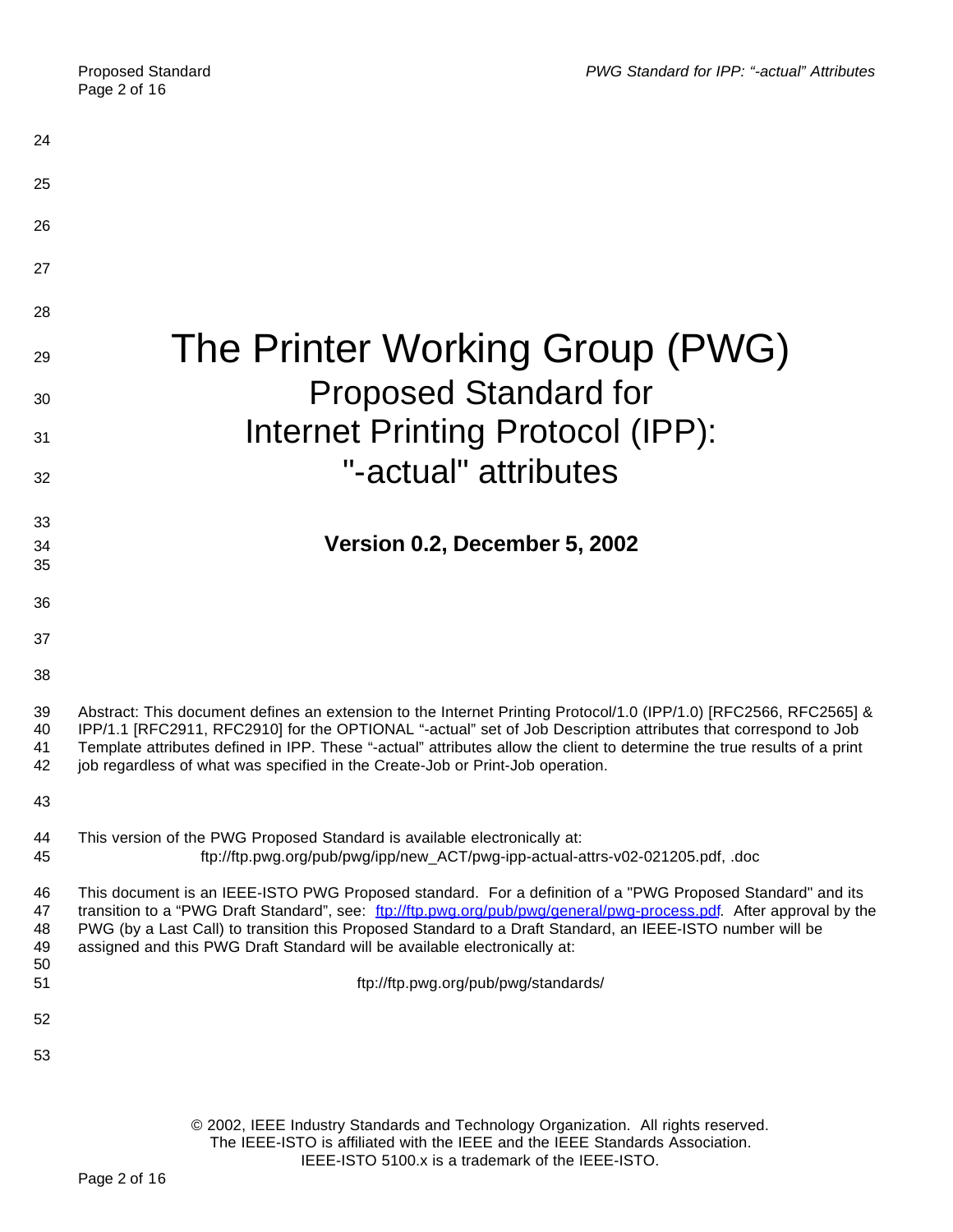#### **Copyright (C) 2002, IEEE ISTO. All rights reserved.**

 This document may be copied and furnished to others, and derivative works that comment on, or otherwise explain it or assist in its implementation may be prepared, copied, published and distributed, in whole or in part, without restriction of any kind, provided that the above copyright notice, this paragraph and the title of the Document as referenced below are included on all such copies and derivative works. However, this document itself may not be modified in any way, such as by removing the copyright notice or references to the IEEE-ISTO and the Printer Working Group, a program of the IEEE-ISTO.

Title: The Printer Working Group Standard for the Internet Printing Protocol (IPP): "-actual" attributes

 The IEEE-ISTO and the Printer Working Group DISCLAIM ANY AND ALL WARRANTIES, WHETHER EXPRESS OR IMPLIED INCLUDING (WITHOUT LIMITATION) ANY IMPLIED WARRANTIES OF MERCHANTABILITY OR FITNESS FOR A PARTICULAR PURPOSE.

 The Printer Working Group, a program of the IEEE-ISTO, reserves the right to make changes to the document without further notice. The document may be updated, replaced or made obsolete by other documents at any time.

 The IEEE-ISTO takes no position regarding the validity or scope of any intellectual property or other rights that might be claimed to pertain to the implementation or use of the technology described in this document or the extent to which any license under such rights might or might not be available; neither does it represent that it has made any effort to identify any such rights.

The IEEE-ISTO invites any interested party to bring to its attention any copyrights, patents, or patent applications, or

other proprietary rights which may cover technology that may be required to implement the contents of this

document. The IEEE-ISTO and its programs shall not be responsible for identifying patents for which a license may

- be required by a document and/or IEEE-ISTO Industry Group Standard or for conducting inquiries into the legal validity or scope of those patents that are brought to its attention. Inquiries may be submitted to the IEEE-ISTO by e-mail at:
- 

#### 77 ieee-isto@ieee.org.

 The Printer Working Group acknowledges that the IEEE-ISTO (acting itself or through its designees) is, and shall at all times, be the sole entity that may authorize the use of certification marks, trademarks, or other special designations to indicate compliance with these materials.

 Use of this document is wholly voluntary. The existence of this document does not imply that there are no other ways to produce, test, measure, purchase, market, or provide other goods and services related to its scope.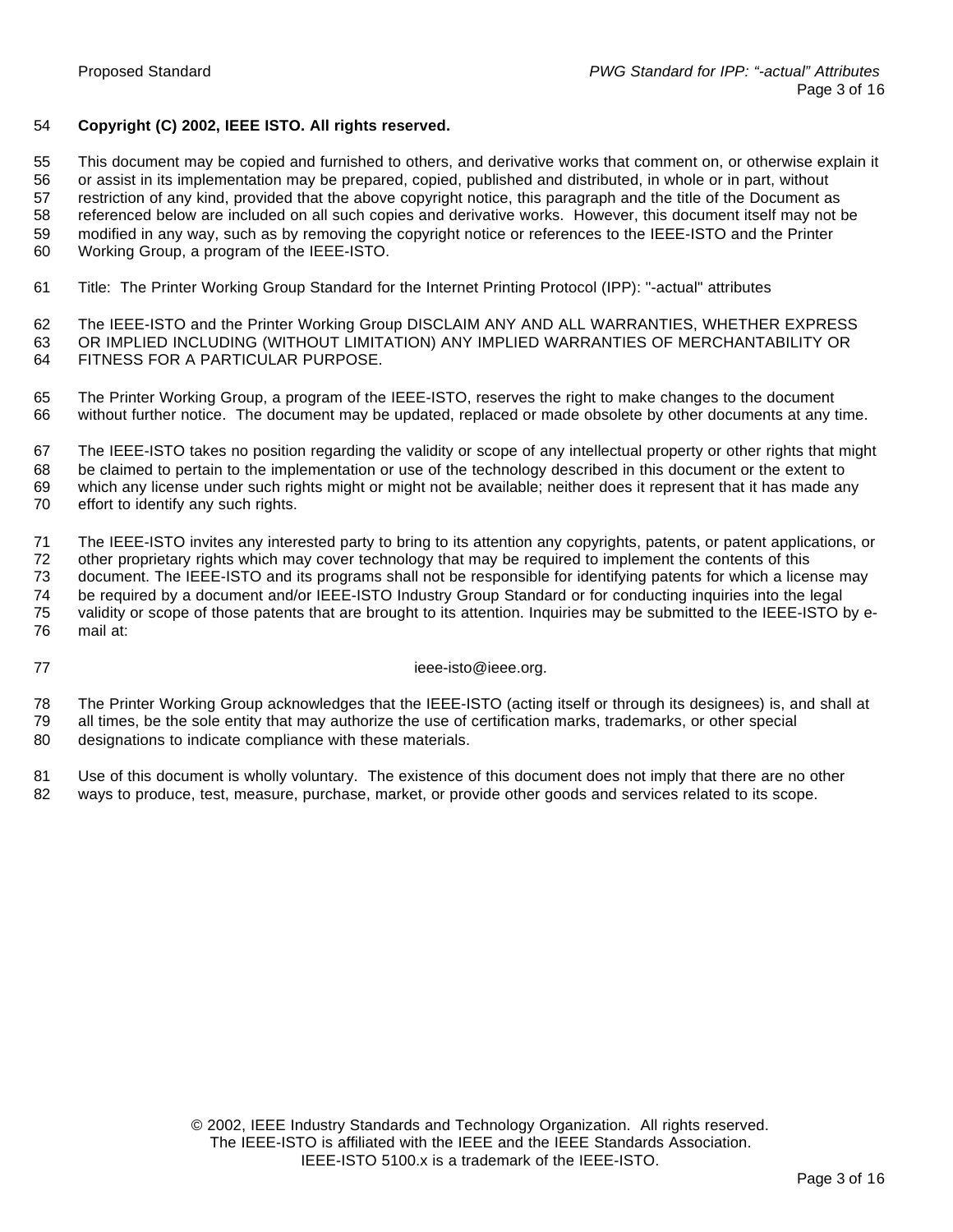#### **About the IEEE-ISTO**

 The IEEE-ISTO is a not-for-profit corporation offering industry groups an innovative and flexible operational forum 86 and support services. The IEEE-ISTO provides a forum not only to develop standards, but also to facilitate activities 87 that support the implementation and acceptance of standards in the marketplace. The organization is affiliated with 88 the IEEE (http://www.ieee.org/) and the IEEE Standards Association (http://standards.ieee.org/).

For additional information regarding the IEEE-ISTO and its industry programs visit http://www.ieee-isto.org.

#### **About the IEEE-ISTO PWG**

 The Printer Working Group (or PWG) is a Program of the IEEE Industry Standards and Technology Organization (ISTO) with member organizations including printer manufacturers, print server developers, operating system providers, network operating systems providers, network connectivity vendors, and print management application developers. The group is chartered to make printers and the applications and operating systems supporting them work together better. All references to the PWG in this document implicitly mean "The Printer Working Group, a Program of the IEEE ISTO." In order to meet this objective, the PWG will document the results of their work as open standards that define print related protocols, interfaces, procedures and conventions. Printer manufacturers and vendors of printer related software will benefit from the interoperability provided by voluntary conformance to these standards.

In general, a PWG standard is a specification that is stable, well understood, and is technically competent, has

- multiple, independent and interoperable implementations with substantial operational experience, and enjoys significant public support.
- For additional information regarding the Printer Working Group visit: http://www.pwg.org

#### **Contact information:**

- IPP Web Page: http://www.pwg.org/ipp/
- IPP Mailing List: ipp@pwg.org
- To subscribe to the ipp mailing list, send the following email:
- 108 1) send it to majordomo@pwg.org
- 2) leave the subject line blank
- 3) put the following two lines in the message body:
- 111 subscribe ipp
- end
- Implementers of this specification are encouraged to join the IPP Mailing List in order to participate in any
- discussions of clarifications or review of registration proposals for additional names. Requests for additional media
- names, for inclusion in this specification, should be sent to the IPP Mailing list for consideration.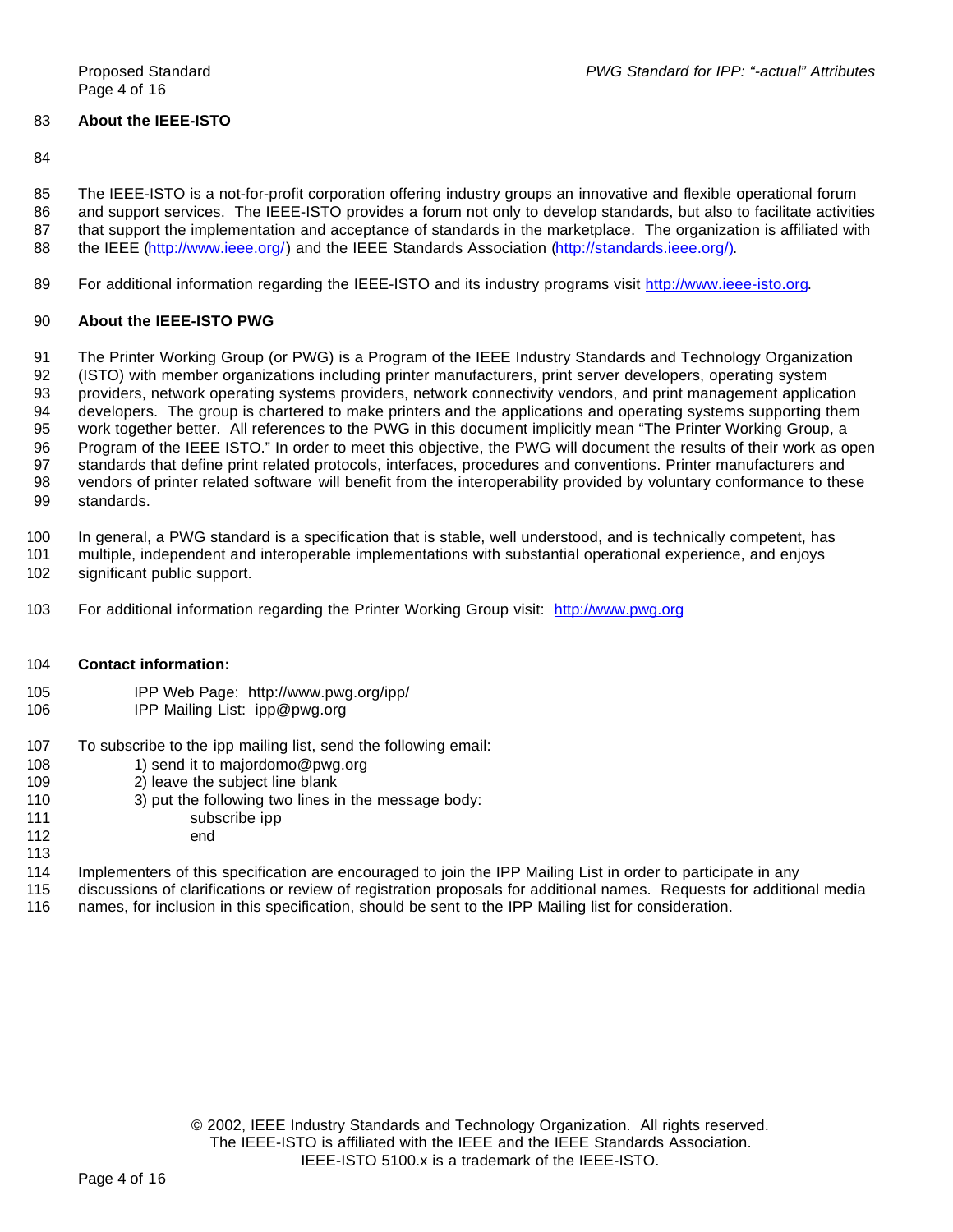#### **Contents** 117

| 118 |                |               |  |
|-----|----------------|---------------|--|
| 119 |                |               |  |
| 120 |                | 1.2           |  |
| 121 |                | 1.3           |  |
| 122 |                | 1.4           |  |
| 123 | 2              |               |  |
| 124 |                | 2.1           |  |
| 125 |                | $2.2^{\circ}$ |  |
|     |                |               |  |
| 126 | 3              |               |  |
| 127 |                | 3.1           |  |
| 128 |                | 3.2           |  |
| 129 |                | 3.3           |  |
| 130 |                | 3.4           |  |
| 131 |                | 3.5           |  |
| 132 | 4              |               |  |
| 133 | 5              |               |  |
| 134 | 6              |               |  |
| 135 | $\overline{7}$ |               |  |
| 136 |                | 71            |  |
| 137 |                | 72            |  |
|     |                |               |  |
| 138 | 8              |               |  |
| 139 |                | 8.1           |  |
| 140 |                | 8.2           |  |
| 141 | 9              |               |  |

#### 142

#### **Tables** 143

|--|--|--|--|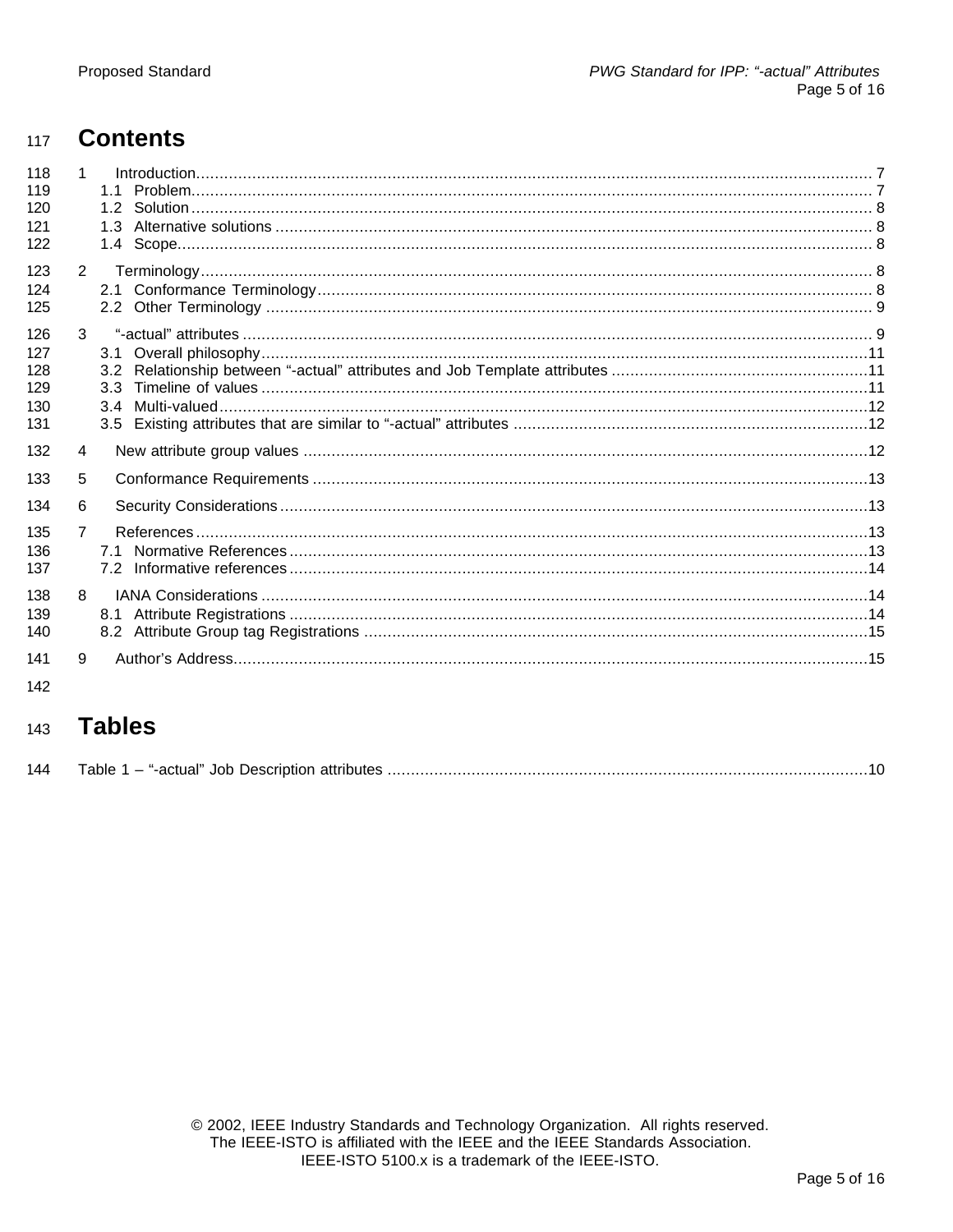Page 6 of 16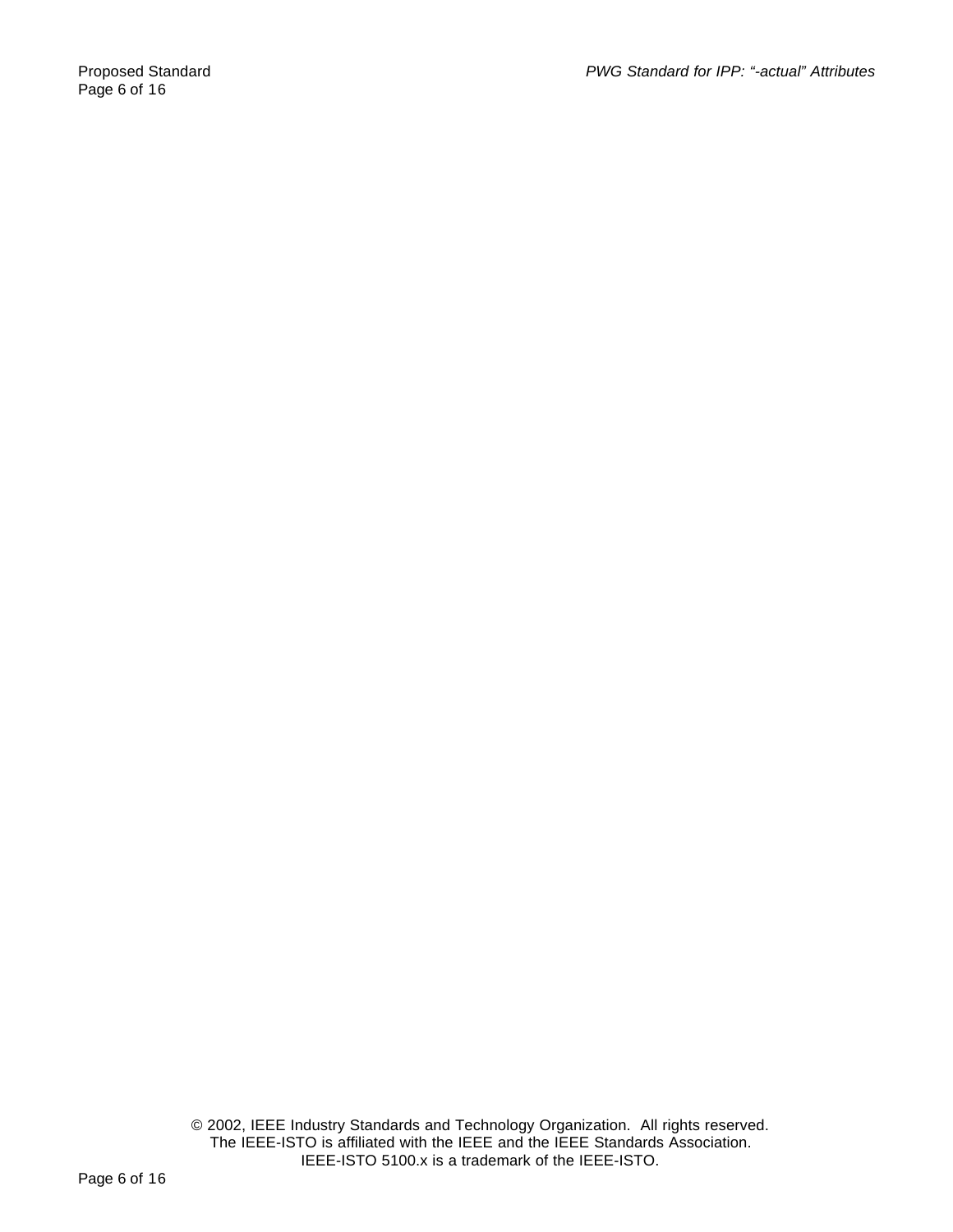## **1 Introduction**

 This document specifies an extension to the Internet Printing Protocol/1.0 (IPP) [RFC2565, RFC2566] and IPP/1.1 [RFC2910, RFC2911]. This extension consists of a set of OPTIONAL Job Description attributes that correspond to the set of Job Template attributes defined in IPP. Specifically, for each Job Template attribute, there is a corresponding "-actual" attribute that reports the value that was actually used, or will be used, in the processing of the job. As an example, along with the "copies" Job Template attribute would be the new "copies-actual" Job Description attribute, which would have a value corresponding to the actual number of copies of the job that were printed (or are going to print).

 These attributes permit an IPP Printer to report much more accurate status to an IPP client. There are two aspects to this. First, the client can determine the true results of a print job regardless of what was specified in the Create- Job or Print-Job operation. But second, a client can often find out *in advance* what the true results are expected to be; for example, it can tell a user "Copy 3 of 7" rather than simply "Copy 3".

Similarly, the "-actual" concept extends to Document Template attributes as well; that is, for each Document

Template attribute, there is a corresponding "-actual" Document Description attribute. Document Template and

Document Description attributes are part of the Document Object extension to IPP that is specified in [docobj].

These new attributes are OPTIONAL for a Printer to support, and are OPTIONAL for a client to use.

#### **1.1 Problem**

 In IPP/1.0 and IPP/1.1, it is possible for a client to request specific job processing behavior, through the use of the Job Template attributes. Some examples of Job Template attributes are "copies", "sides", and "media". The client specifies these attributes in the Job Creation operation—for example, the Print-Job operation. It is also possible to query the values of those Job Template attributes, using, for example, the Get-Job-Attributes operation. Note that the value returned in a query is always the same as the value that was specified on the Job Creation operation.

 Using the "pdl-override-supported" Printer Description attribute, it is possible for a Printer to indicate that it will attempt to override instructions in the PDL with values given by the Job Template attributes. Imagine a job that was submitted with Job Template attribute "copies" set to 5, but the PDL contained in the job specified 3 copies. A Printer that supports PDL override (that is, returns a value of 'attempted' for the "pdl-override-supported" attribute) promises to attempt to print that job with 5 copies rather than 3.

 Thus, while IPP defines and facilitates a case where the client can request a number of copies through the "copies" attribute and be confident that the request will be honored, in practice, this is not necessarily the most prevalent case.

 First, many clients either do not or cannot specify the Job Template attributes themselves. As an example, a client integrated into the Windows print subsystem must be either, in Windows terms, a print provider or a print monitor. Neither of these components in the print subsystem have GUIs set up for the user to provide processing behavior requests. Instead, in Windows, these requests are typically made through the print driver and therefore embedded in the PDL of the job.

 Similarly, many Printers do not support PDL override, possibly due to architecture constraints or limits based on the capabilities or cost of the Printer. For such Printers, a Job Template attribute value specified by the client does not necessarily have any correlation with the actual value used; for example, specifying a "copies" value of 3 has absolutely no effect on the number of copies produced.

 Also note that even when the Printer supports PDL override, this is only an indication that the Printer will *attempt* to override. There is no guarantee that the requested value will end up being the "actual" value.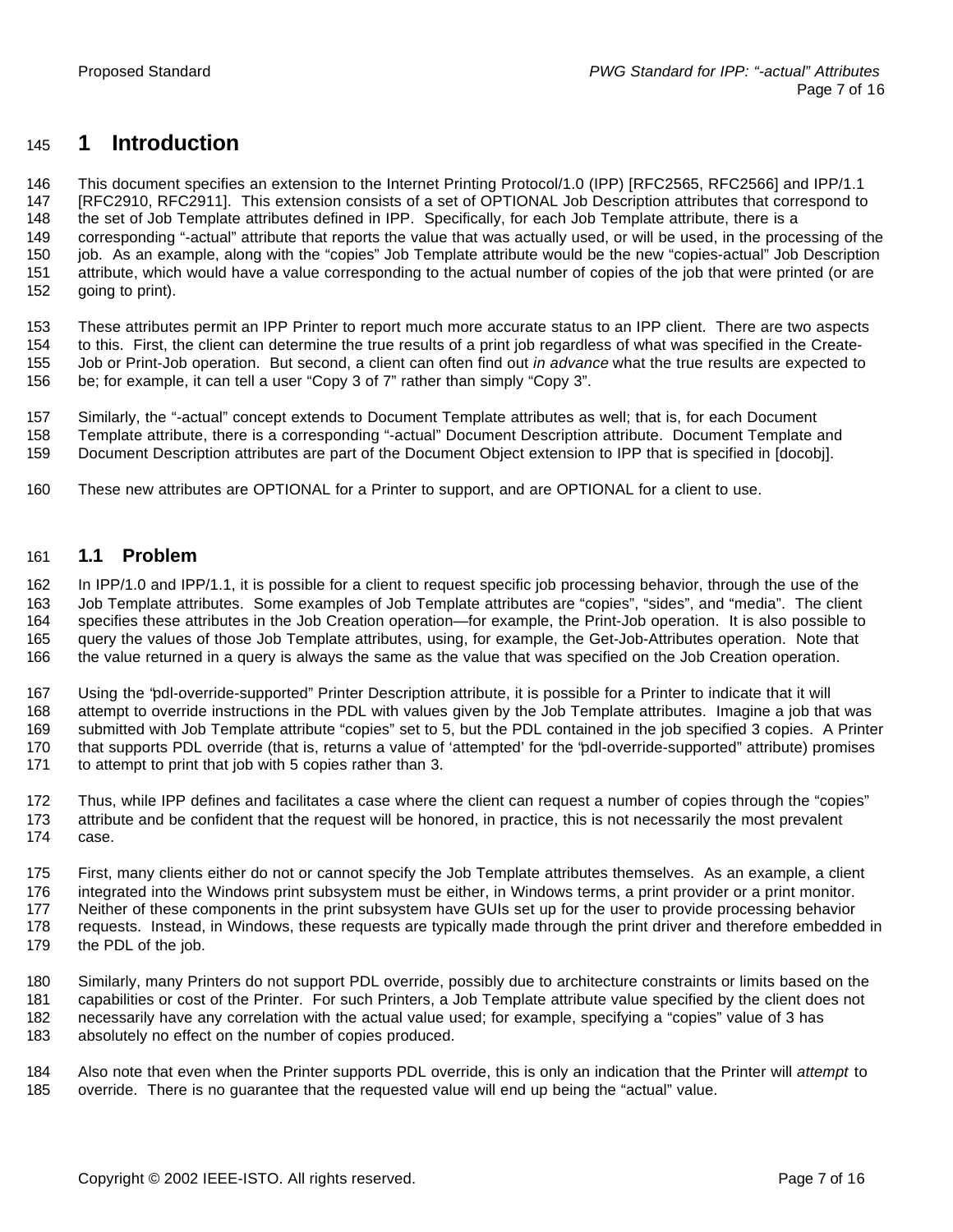Page 8 of 16

 Therefore, there is a need for a method to allow clients to find out what actually happened with a job: Did it actually print 5 copies?

#### **1.2 Solution**

 The solution to this problem is to add a set of Job Description attributes to report these "what actually happened" values. There will be one such Job Description attribute for each Job Template attribute. This extends the pre- existing concept that each Job Template attribute has a corresponding "-supported" and "-default" attribute; now there will also be a corresponding "-actual" attribute. These new attributes can be queried using existing operations to retrieve information on what actually happened, or what will actually happen, for a job.

## **1.3 Alternative solutions**

 There are a number of possible solutions to this problem. The solution discussed in this document is considered to be the one with the least impact on the overall architecture of IPP, creating the least churn on the model while providing full support to clients to discover the "actual" processing behavior.

 Many have remarked that what is being described here is essentially what is currently in the industry being termed a "Job Ticket". Adding full job ticket support to IPP would be beneficial and would solve this problem. However, this effort is expected to be complicated and result in a possibly significant update to the IPP architecture. Also, adding full job ticket support might be too costly for smaller IPP implementations. The solution described here can be thought of as an inexpensive alternative to a full job ticket solution.

#### **1.4 Scope**

 While implementers of this specification may use the "-actual" attributes to perform accounting functions, this specification is intended to address information that is displayed to a human user.

# **2 Terminology**

This section defines terminology used throughout this document.

#### **2.1 Conformance Terminology**

Capitalized terms, such as **MUST, MUST NOT, REQUIRED, SHOULD, SHOULD NOT, MAY, NEED NOT,** and

**OPTIONAL**, have special meaning relating to conformance as defined in RFC 2119 [RFC2119] and [RFC2911]

section 12.1. If an implementation supports the extension defined in this document, then these terms apply;

otherwise, they do not. These terms define conformance to *this document (and [RFC2911]) only*; they do not affect

conformance to other documents, unless explicitly stated otherwise. To be more specific:

**REQUIRED** - an adjective used to indicate that a conforming IPP Printer implementation MUST support the indicated

operation, object, attribute, attribute value, status code, or out-of-band value in requests and responses. See

 [RFC2911] "Appendix A - Terminology for a definition of "support". *Since support of this entire specification is OPTIONAL for conformance to IPP/1.1, the use of the term REQUIRED in this document means "REQUIRED if this*

*OPTIONAL Document Object specification is implemented".*

 **RECOMMENDED** - an adjective used to indicate that a conforming IPP Printer implementation is recommended to support the indicated operation, object, attribute, attribute value, status code, or out-of-band value in requests and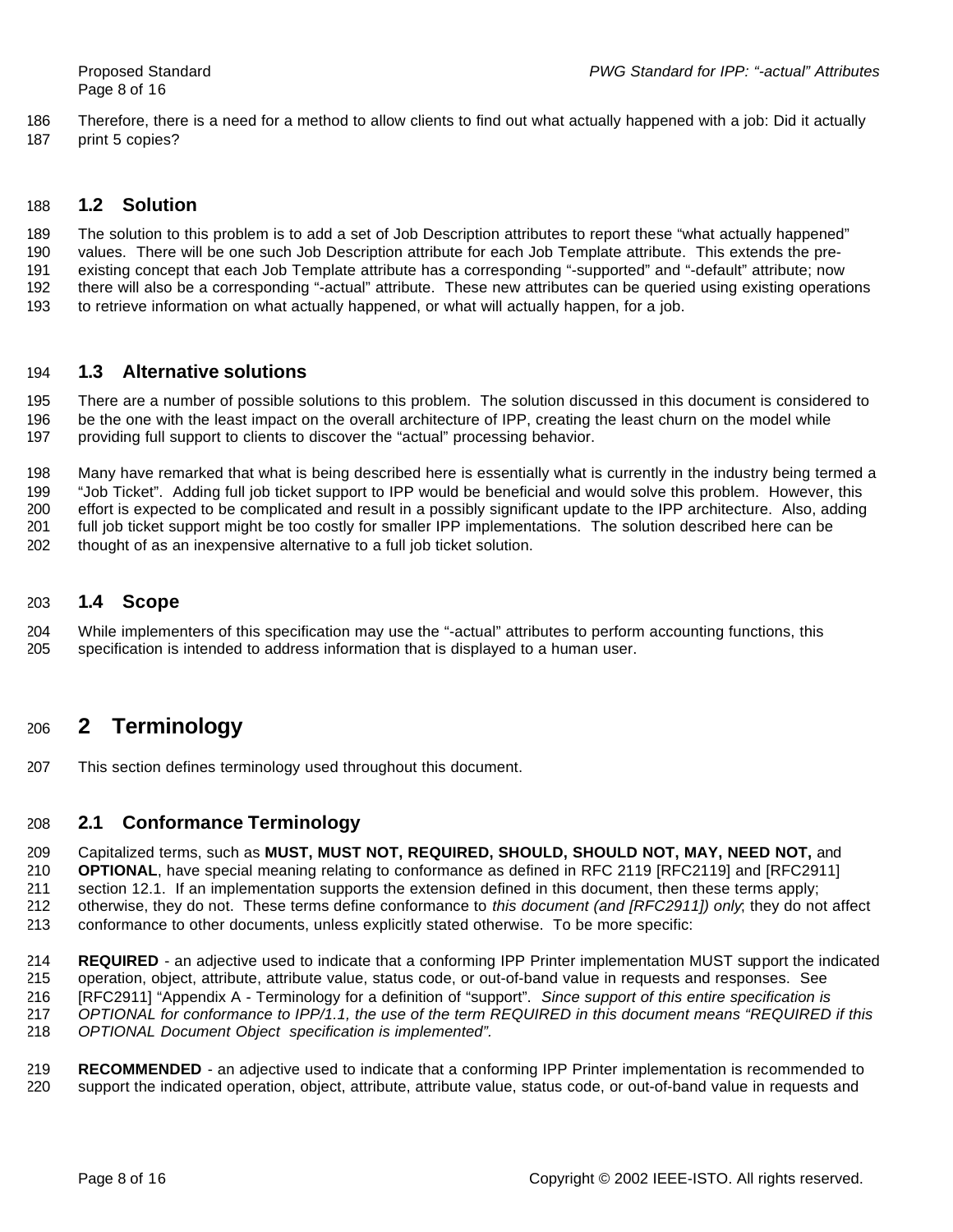responses. *Since support of this entire specification is OPTIONAL for conformance to IPP/1.1, the use of the term RECOMMENDED in this document means "RECOMMENDED if this OPTIONAL Document Object specification is implemented".*

 **OPTIONAL** - an adjective used to indicate that a conforming IPP Printer implementation MAY, but is NOT REQUIRED to, support the indicated operation, object, attribute, attribute value, status code, or out-of-band value in requests and responses.

## **2.2 Other Terminology**

 This document uses the same terminology as [RFC2911], such as "**client**", "**Printer**", "**attribute**", "**attribute value**", "**keyword**", "**Job Template attribute**", "**Operation attribute**", "**operation**", "**request**", and "**support**" with the same meaning. In addition, terms such as "**Document Object**", "**Document Template attribute**", "**Job Creation operation**", and "**Document Creation operation"** are used with the same meaning as they have in [docobj].

# **3 "-actual" attributes**

 For each Job Template attribute defined in the IPP Model [RFC2566, RFC2911], or defined in any IPP extension document, a new Job Description attribute is defined. This new attribute will be referred to as an "-actual" attribute, since the name of such attributes is found by taking the name of the Job Template attribute and appending "-actual". The "-actual" attribute is multi-valued, where each value has the same syntax as the corresponding Job Template attribute. For example, the "copies" (integer(1:MAX)) Job Template attribute has a new corresponding "copies- actual" (1setOf integer(1:MAX)) Job Description attribute. Another example is the "media-col" (collection) Job Template attribute, which now has a new corresponding "media-col-actual" (1setOf collection) Job Description attribute, where each value in the 1setOf has the same collection syntax, with the same member attributes, as the "media-col" attribute.

242 The only exception to the rule that each value of the "-actual" attribute has the same syntax as the corresponding Job<br>243 Template attribute is for Job Template attributes that are themselves multi-valued. For example Template attribute is for Job Template attributes that are themselves multi-valued. For example, the "finishings" (1setOf (type2 enum)) attribute has a corresponding "finishings-actual" (1setOf (type2 enum)) attribute that has the same syntax; that is, the syntax is (1setOf (type2 enum)) instead of (1setOf (1setOf (type2 enum))).

 As with Job Template attributes, for each Document Template attribute defined in [docobj], a new Document Description attribute is defined, whose name is found by appending "-actual" to the Document Template attribute name.

These new attributes are OPTIONAL for a Printer to support, and are OPTIONAL for a client to use.

 Table 1 lists the "-actual" Job Description attributes for all Job Template attributes in existence in approved IPP standard documents as of the date of this document.

 Many of the Job Template attributes shown in Table 1 are also Document Template attributes—for such attributes, the second column of Table 1 shows the name and type of the corresponding "-actual" Document Description attribute. To know which attributes these are, see [docobj].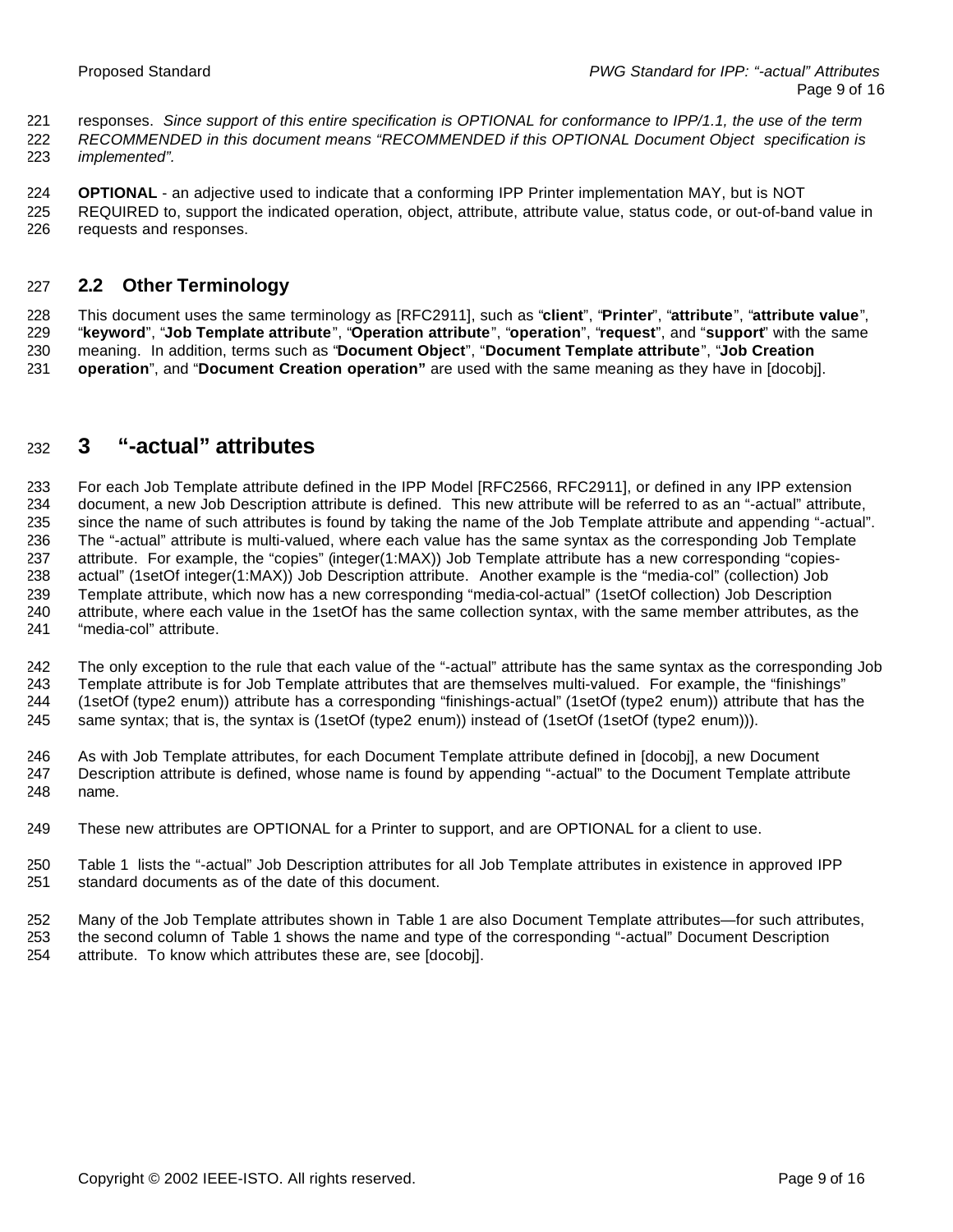| 255 | Table 1 – "-actual" Job Description attributes |
|-----|------------------------------------------------|
|-----|------------------------------------------------|

| Job Template Attribute                             | "-actual" Job Description attribute                                  | Reference            |
|----------------------------------------------------|----------------------------------------------------------------------|----------------------|
| copies (integer(1:MAX))                            | copies-actual (1setOf integer(1:MAX))                                | [RFC2911] §4.2.5     |
| cover-back (collection)                            | cover-back-actual (1setOf (collection))                              | [PWG5100.3] §3.1     |
| cover-front (collection)                           | cover-front-actual (1setOf (collection))                             | [PWG5100.3] §3.1     |
| document-overrides (1setOf collection)             | document-overrides-actual (1setOf collection)                        | [PWG5100.4] §5.1     |
| finishings (1setOf (type2 enum))                   | finishings-actual (1setOf (type2 enum))                              | [RFC2911] §4.2.6 and |
|                                                    |                                                                      | [PWG5100.1] §2       |
| finishings-col (collection)                        | finishings-col-actual (1setOf (collection))                          | [PWG5100.3] §3.2     |
| force-front-side (1setOf integer(1:MAX))           | force-front-side-actual (1setOf (1setOf integer(1:MAX)))             | [PWG5100.3] §3.3     |
| imposition-template (type3 keyword   name(MAX))    | imposition-template-actual (1setOf (type3 keyword)<br>name(MAX)))    | [PWG5100.3] §3.4     |
| insert-sheet (collection)                          | insert-sheet-actual (1setOf (collection))                            | [PWG5100.3] §3.5     |
| job-account-id (name(MAX))                         | job-account-id-actual (1setOf (name(MAX)))                           | [PWG5100.3] §3.6     |
| job-accounting-sheets (collection)                 | job-accounting-sheets-actual (1setOf (collection))                   | [PWG5100.3] §3.8     |
| job-accounting-user-id (name(MAX))                 | job-accounting-user-id-actual (1setOf (name(MAX)))                   | [PWG5100.3] §3.7     |
| job-error-sheet (collection)                       | job-error-sheet-actual (1setOf (collection))                         | [PWG5100.3] §3.9     |
| job-hold-until (type3 keyword   name)              | job-hold-until-actual (1setOf (type3 keyword   name))                | [RFC2911] §4.2.2     |
| job-message-to-operator (text(MAX))                | job-message-to-operator-actual (1setOf (text(MAX)))                  | [PWG5100.3] §3.10    |
| job-priority (integer(1:100))                      | job-priority-actual (1setOf integer(1:100))                          | [RFC2911] §4.2.1     |
| job-sheets (type3 keyword   name)                  | job-sheets-actual (1setOf (type3 keyword   name))                    | [RFC2911] §4.2.3     |
| job-sheets-col (collection)                        | job-sheets-col-actual (1setOf (collection))                          | [PWG5100.3] §3.11    |
| job-sheet-message (text(MAX))                      | job-sheet-message-actual (1setOf (text(MAX)))                        | [PWG5100.3] §3.12    |
| media (type3 keyword   name(MAX))                  | media-actual (1setOf (type3 keyword   name(MAX)))                    | [RFC2911] §4.2.11    |
| media-col (collection)                             | media-col-actual (1setOf (collection))                               | [PWG5100.3] §3.13    |
| media-input-tray-check (type3 keyword   name(MAX)) | media-input-tray-check-actual (1setOf(type3 keyword  <br>name(MAX))) | [PWG5100.3] §3.14    |
| multiple-document-handling (type2 keyword)         | multiple-document-handling-actual (1setOf (type2<br>keyword))        | [RFC2911] §4.2.4     |
| number-up (integer(1:MAX))                         | number-up-actual (1setOf integer(1:MAX))                             | [RFC2911] §4.2.9     |
| orientation-requested (type2 enum)                 | orientation-requested-actual (1setOf (type2 enum))                   | [RFC2911] §4.2.10    |
| output-bin (type2 keyword   name(MAX))             | output-bin-actual (1setOf (type2 keyword   name(MAX)))               | [PWG5100.2] §2.1     |
| page-delivery (type2 keyword)                      | page-delivery-actual (1setOf (type2 keyword))                        | [PWG5100.3] §3.15    |
| page-order-received (type2 keyword)                | page-order-received-actual (1setOf (type2 keyword))                  | [PWG5100.3] §3.16    |
| page-overrides (1setOf collection)                 | page-overrides-actual (1setOf collection)                            | [PWG5100.4] §5.2     |
| page-ranges (1setOf rangeOfInteger(1:MAX))         | page-ranges-actual (1setOf rangeOfInteger(1:MAX))                    | [RFC2911] §4.2.7     |
| pages-per-subset (1setOf integer)                  | pages-per-subset-actual (1setOf integer)                             | [PWG5100.4] §5.3     |
| presentation-direction-number-up (type2 keyword)   | Presentation-direction-number-up-actual (1setOf(type2<br>keyword))   | [PWG5100.3] §3.17    |
| print-quality (type2 enum)                         | print-quality-actual (1setOf (type2 enum))                           | [RFC2911] §4.2.13    |
| printer-resolution (resolution)                    | printer-resolution-actual (1setOf resolution)                        | [RFC2911] §4.2.12    |
| separator-sheets (collection)                      | separator-sheets-actual (1setOf (collection))                        | [PWG5100.3] §3.18    |
| sheet-collate (type2 keyword)                      | sheet-collate-actual (1setOf (type2 keyword))                        | [RFC3381] §3.1       |
| sides (type2 keyword)                              | sides-actual (1setOf (type2 keyword))                                | [RFC2911] §4.2.8     |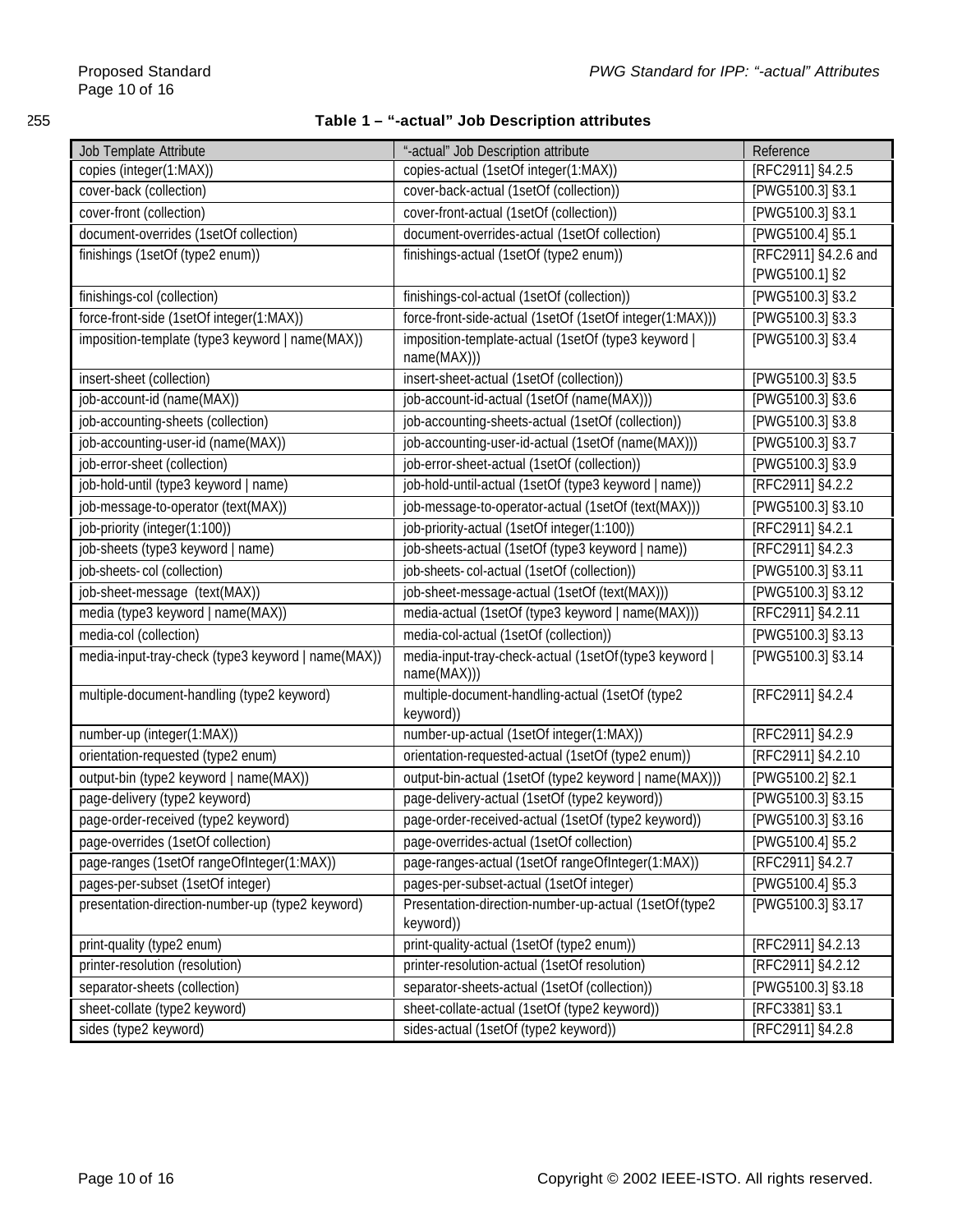| Job Template Attribute                  | "-actual" Job Description attribute                     | Reference           |
|-----------------------------------------|---------------------------------------------------------|---------------------|
| x-image-position (type2 keyword)        | x-image-position-actual (1setOf (type2 keyword))        | [PWG5100.3] §3.19.2 |
| x-image-shift (integer (MIN:MAX))       | x-image-shift-actual (1setOf (integer (MIN:MAX)))       | [PWG5100.3] §3.19.3 |
| x-side1-image-shift (integer (MIN:MAX)) | x-side1-image-shift-actual (1setOf (integer (MIN:MAX))) | [PWG5100.3] §3.19.4 |
| x-side2-image-shift (integer (MIN:MAX)) | x-side2-image-shift-actual (1setOf (integer (MIN:MAX))) | [PWG5100.3] §3.19.5 |
| y-image-position (type2 keyword)        | y-image-position-actual (1setOf (type2 keyword))        | [PWG5100.3] §3.19.6 |
| y-image-shift (integer (MIN:MAX))       | y-image-shift-actual (1setOf (integer (MIN:MAX)))       | [PWG5100.3] §3.19.7 |
| y-side1-image-shift (integer (MIN:MAX)) | y-side1-image-shift-actual (1setOf (integer (MIN:MAX))) | [PWG5100.3] §3.19.8 |
| y-side2-image-shift (integer (MIN:MAX)) | y-side2-image-shift-actual (1setOf (integer (MIN:MAX))) | [PWG5100.3] §3.19.9 |

 Note that Table 1 is not meant to be an exhaustive list of the "-actual" attributes a Printer might implement, as it lists only those attributes in existence in approved IPP standard documents as of the date of this document. For any Job Template or Document Template attributes created by past, present, or future IPP standard documents, this specification states that a corresponding "-actual" Job Description or Document Description exists and can be implemented by a Printer or queried by a client.

## **3.1 Overall philosophy**

 These attributes are to be set on a "best effort" basis by the Printer. It cannot be expected that a Printer that can 264 return a known value for some "-actual" attribute will never return the 'unknown' value for that attribute. Also, a<br>265 Printer does not quarantee the accuracy of the value until the iob/document has moved to a complet Printer does not guarantee the accuracy of the value until the job/document has moved to a completion state (job-state/document-state is 'completed', 'canceled', or 'aborted').

 In the same vein, a client SHOULD be robust in its use of these attributes, being able to handle both when the attribute is unknown and when the attribute changes value, including changing to a value different than that specified by the client. For example, the client might query for job attributes and present the status string "Printed page 2 of 4, Copy 3" since the "copies-actual" attribute was returned as 'unknown'. Then, the very next query it makes might have an updated "copies-actual" value, since the Printer had just determined the value, so the next status string presented might be "Printed page 3 of 4, Copy 3 of 6".

## **3.2 Relationship between "-actual" attributes and Job Template attributes**

 A very important point about the new "-actual" attributes is that support for them is not in any way tied to the support for the corresponding Job/Document Template attributes. For example, a Printer that does not support the "copies" Job/Document Template attribute SHOULD support the "copies-actual" Job/Document Description attribute if the Printer knows how many copies printed for a job/document.

 Similarly, whether or not a value for a Job/Document Template attribute was included in the Job/Document Creation operation, the Printer SHOULD return the corresponding "-actual" attribute if the value is known.

## **3.3 Timeline of values**

 As with all Job/Document Description attributes, if the value of a supported "-actual" attribute is not yet known for a job, it MUST be returned with the out-of-band 'unknown' value in any query.

 The value of an "-actual" attribute can change during the processing of a Job/Document. The most obvious possible change is from 'unknown' to an actual value, but other possibilities exist as well. For example, a Printer might be planning on printing 5 copies of a job, but due to some error or to the job being canceled, the job might only print 3 copies. In this case, the "copies-actual" value would start at 5, then change to 3 at the point the Printer determines the final copy count will be 3.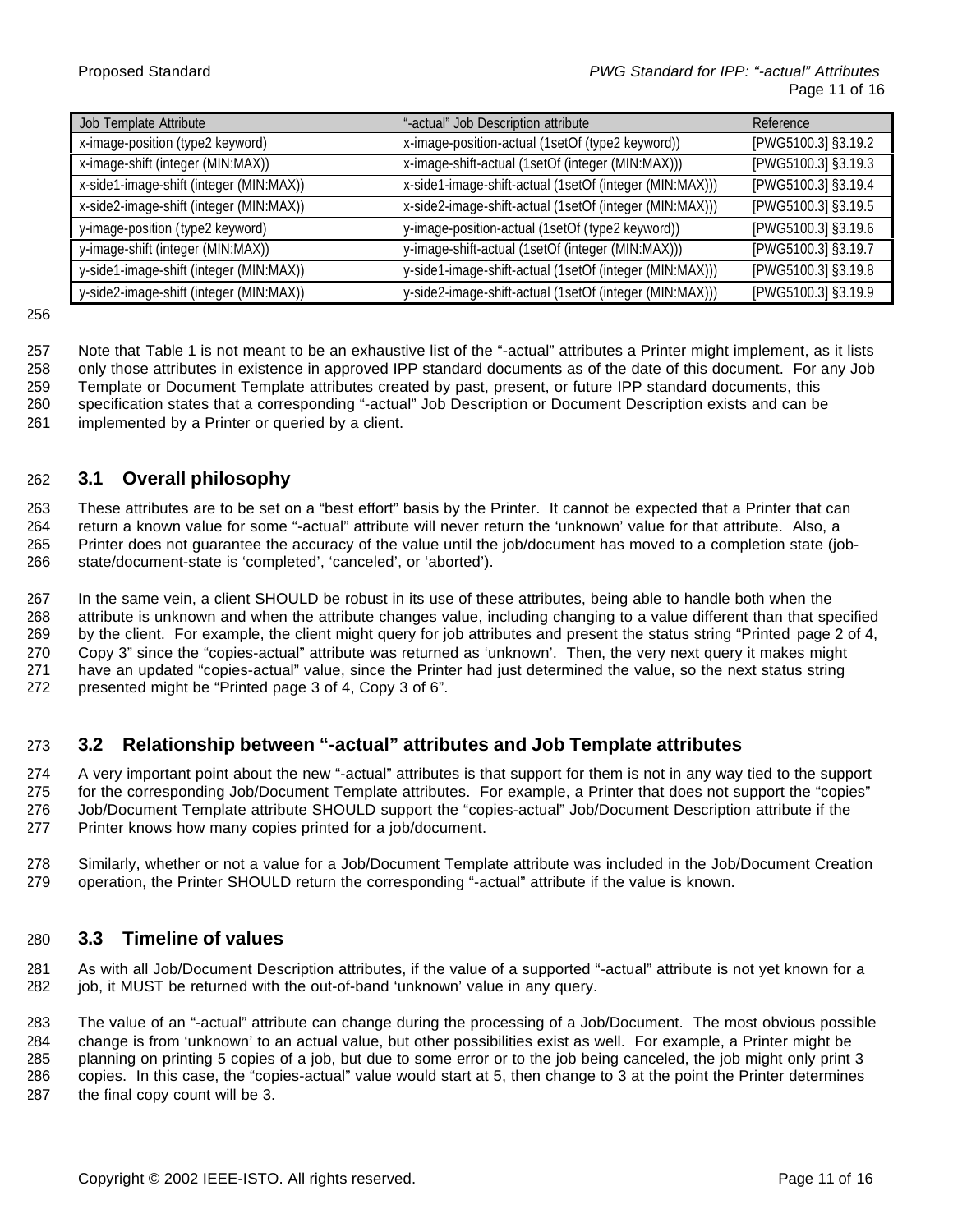Page 12 of 16

 A printer that supports a Job/Document Template attribute in such a way that the value of the attribute overrides any instructions in the PDL SHOULD populate the corresponding "-actual" attribute at the time at which it reads the Job/Document Template attribute. On the other hand, for an attribute where the PDL might override the value provided for the Job/Document Template attribute, the Printer SHOULD wait until the PDL has been sufficiently processed to determine the true value of the "-actual" attribute before populating it.In any case, a Printer MUST NOT return a value that it does not believe is the correct value; that is, even though the Printer can change the value later, it should never "guess" at the value.

#### **3.4 Multi-valued**

 All "-actual" attributes are multi-valued. If a certain attribute has more than one value for a Job/Document, such as a job that prints partly simplex and partly duplex, the Printer SHOULD include all values, in the order they were used.

 To obtain more fine-grained information, the "page-overrides-actual" and "document-overrides-actual" attributes can be used. For example, the "page-overrides-actual" attribute could be used to report that a job printed page 1 in simplex and the rest of the job in duplex. For more information on the format of these two attributes, see [PWG5100.4].

## **3.5 Existing attributes that are similar to "-actual" attributes**

 There are three existing attributes in IPP that function in a similar way to the new "-actual" attributes: the "job-k- octets", "job-impressions", and "job-media-sheets" attributes. These attributes can be specified as operation attributes of a Job Creation operation, and are also available as Job Description attributes. When queried, the Printer can return the value that was specified in the creation operation, or can return a different value that it has determined to be more accurate. For more information on these attributes, see [RFC2911], §4.3.17 and §3.2.1.1.

## **4 New attribute group values**

 To accommodate the ability of a client to query the "-actual" attributes, a new attribute group value is defined for use with the Get-Job-Attributes and Get-Jobs operations. In addition to the existing attribute groups defined in [RFC2911] §3.3.4, the following attribute group value is now defined:

- 312 'job-actual': the subset of the "-actual" Job Description attributes specified in this document that the implementation supports for Job objects.
- A Printer MUST support the 'job-actual' keyword.
- Similarly, a new attribute group value is defined for use with the Get-Document-Attributes and Get-Documents operations. In addition to the existing attribute groups defined in [docobj] §3.6, the following attribute group value is now defined:
- 318 'document-actual': the subset of the "-actual" Document Description attributes specified in this document that the implementation supports for Document objects.
- A Printer that supports the Document Object MUST support the 'document-actual' keyword.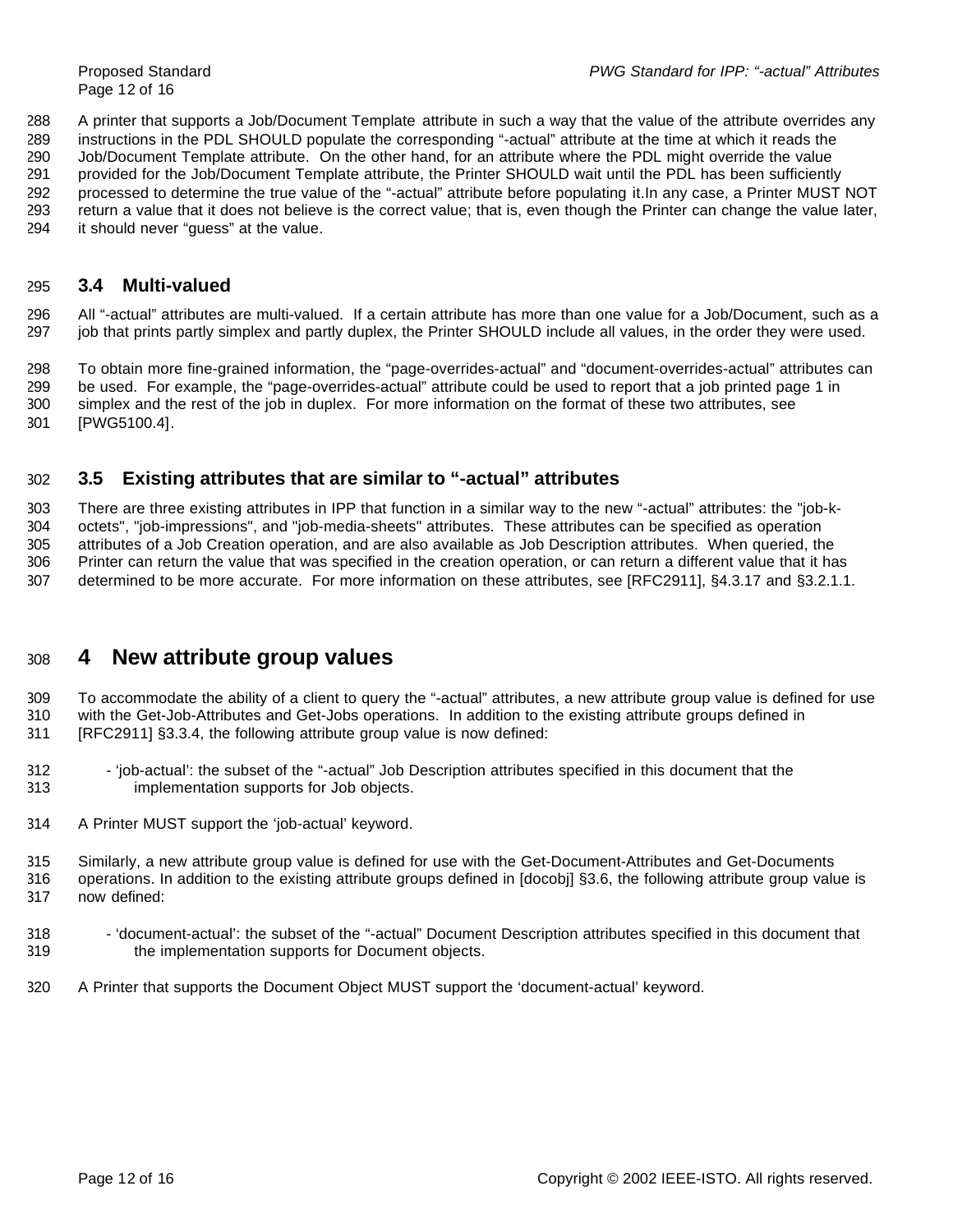# **5 Conformance Requirements**

 A printer SHOULD support an "-actual" attribute if it knows the value through any means, such as through the value of the corresponding Job/Document Template attribute, through the value specified on an IPP "Set" operation [RFC3380], through the PDL, or through some means external to IPP or the PDL.

To conform to this specification, a Printer or client MUST comply with the descriptions in sections 3 and 4 above.

 Although a number of optional extensions to IPP are referred to in this document, support for those extensions is not required in order to support the "-actual" attributes extension defined in this specification. For example, although this specification defines new Document Description attributes to go along with the Document Template attributes defined in the Document Object optional extension to IPP, a Printer or client could implement or use "-actual" attributes without implementing the Document object.

# **6 Security Considerations**

This specification will have no impact on the security burden of or potential threats to the importing system.

# **7 References**

## **7.1 Normative References**

- [PWG5100.1]
- Hastings, T., and D. Fullman, "Internet Printing Protocol (IPP): "finishings" attribute value extension", ", IEEE-ISTO 5100.1-2001, February 5, 2001, ftp://ftp.pwg.org/pub/pwg/standards/pwg5100.1.pdf.
- [PWG5100.2] Hastings, T., and R. Bergman, "Internet Printing Protocol (IPP): output-bin attribute extension", IEEE-ISTO 5100.2-2001, February 7, 2001, ftp://ftp.pwg.org/pub/pwg/standards/pwg5100.2.pdf.
- [PWG5100.3] Ocke, K., and T. Hastings, "Internet Printing Protocol (IPP): Production Printing Attributes – Set 1", IEEE-ISTO 5100.3-2001, February 12, 2001, ftp://ftp.pwg.org/pub/pwg/standards/pwg5100.3.pdf.

 [PWG5100.4] Herriot, R., and K. Ocke, "Internet Printing Protocol (IPP): Override Attributes for Documents and Pages", IEEE-ISTO 5100.4-2001, February 7, 2001, ftp://ftp.pwg.org/pub/pwg/standards/pwg5100.4.pdf.

[RFC2119]

S. Bradner, "Key words for use in RFCs to Indicate Requirement Levels", RFC 2119, March 1997.

[RFC2565]

 Herriot, R., Butler, S., Moore, P. and R. Turner, "Internet Printing Protocol/1.0: Encoding and Transport", RFC 2565, April 1999.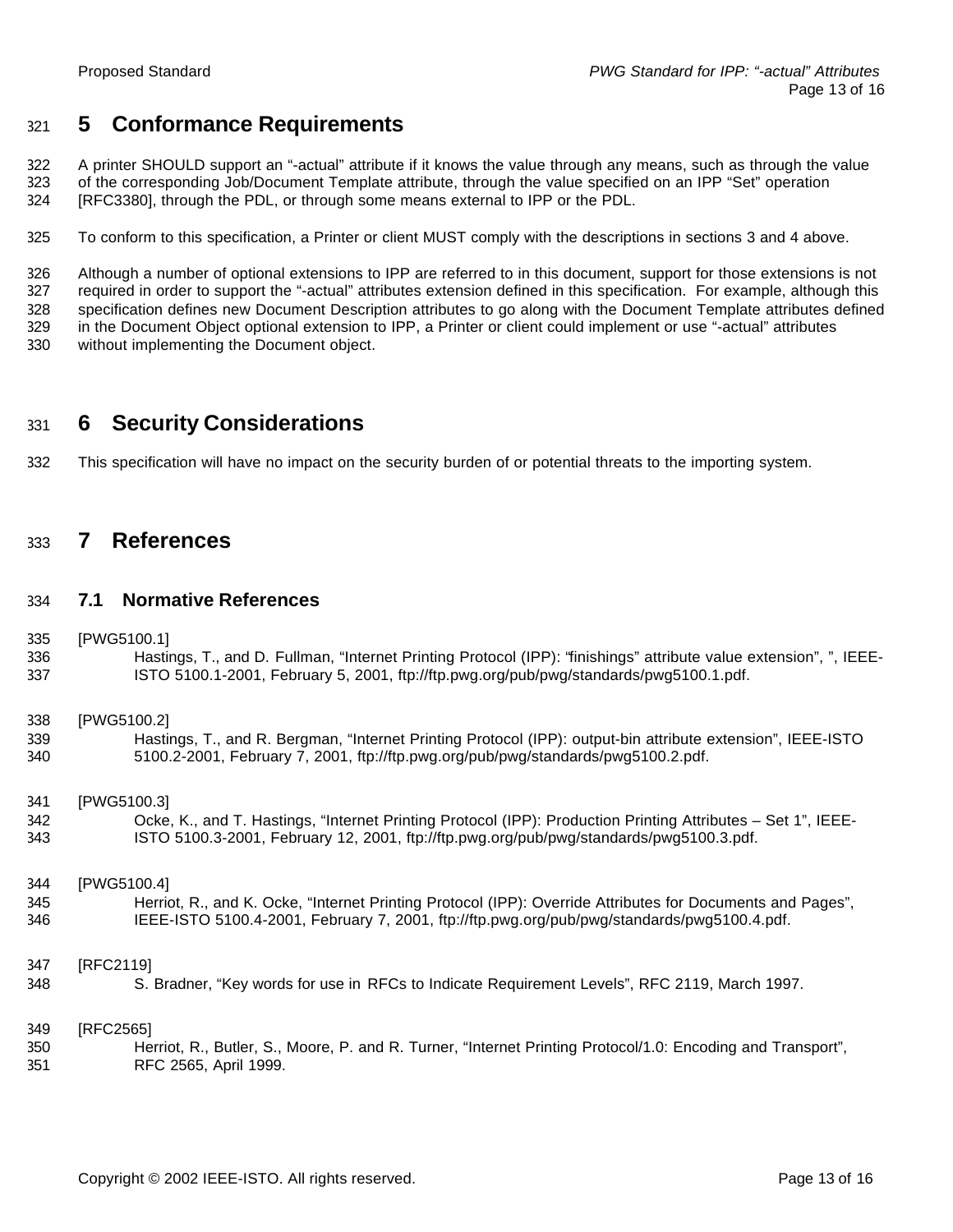Page 14 of 16

#### [RFC2566]

 deBry, R., Hastings, T., Herriot, R., Isaacson, S. and P. Powell, "Internet Printing Protocol/1.0: Model and Semantics", RFC 2566, April 1999.

#### [RFC2910]

356 Herriot, R., Butler, S., Moore, P., Turner, R. and J. Wenn, "Internet Printing Protocol/1.1: Encoding and Transport", RFC 2910, September 2000.

#### [RFC2911]

 Hastings, T., Herriot, R., deBry, R., Isaacson, S. and P. Powell, "Internet Printing Protocol/1.1: Model and Semantics", RFC 2911, September 2000.

#### [RFC3380]

 Hastings, T., Herriot, R., Kugler, C. and H. Lewis, "Internet Printing Protocol (IPP): Job and Printer Set Operations", RFC 3380, September 2002.

#### 364 [RFC3381]

 Hastings, T., Lewis, H., and R. Bergman, "Internet Printing Protocol (IPP): Job Progress Attributes", RFC 3381, September 2002.

#### **7.2 Informative references**

[docobj]

 Hastings, T., and P. Zehler, "Internet Printing Protocol (IPP): Document Object", ", to become a PWG IEEE- ISTO standard, work in progress, October 25, 2002, ftp://ftp.pwg.org/pub/pwg/ipp/new\_DOC/pwg-ipp-document-object-v05-021025.pdf

# **8 IANA Considerations**

 This section contains the registration information for IANA to add to the various IPP Registries according to the procedures defined in [RFC2911] section 6 to cover the definitions in this document. The resulting registrations will be published in the http://www.iana.org/assignments/ipp-registrations registry.

#### **8.1 Attribute Registrations**

 The following table lists all the attributes defined in this document. These are to be registered according to the procedures in [RFC2911] section 6.2.

```
379 Job Description attributes:
```

```
380 copies-actual (1setOf integer(1:MAX))
```

```
381 cover-back-actual (1setOf (collection))
```

```
382 cover-front-actual (1setOf (collection))
```

```
383 document-overrides-actual (1setOf collection)
```

```
384 finishings-actual (1setOf (type2 enum))
```

```
385 finishings-col-actual (1setOf (collection))
```

```
386 force-front-side-actual (1setOf (1setOf integer(1:MAX)))
387 imposition-template-actual (1setOf (type3 keyword | name(MAX)))
```

```
388 insert-sheet-actual (1setOf (collection))
```

```
389 job-account-id-actual (1setOf (name(MAX)))
```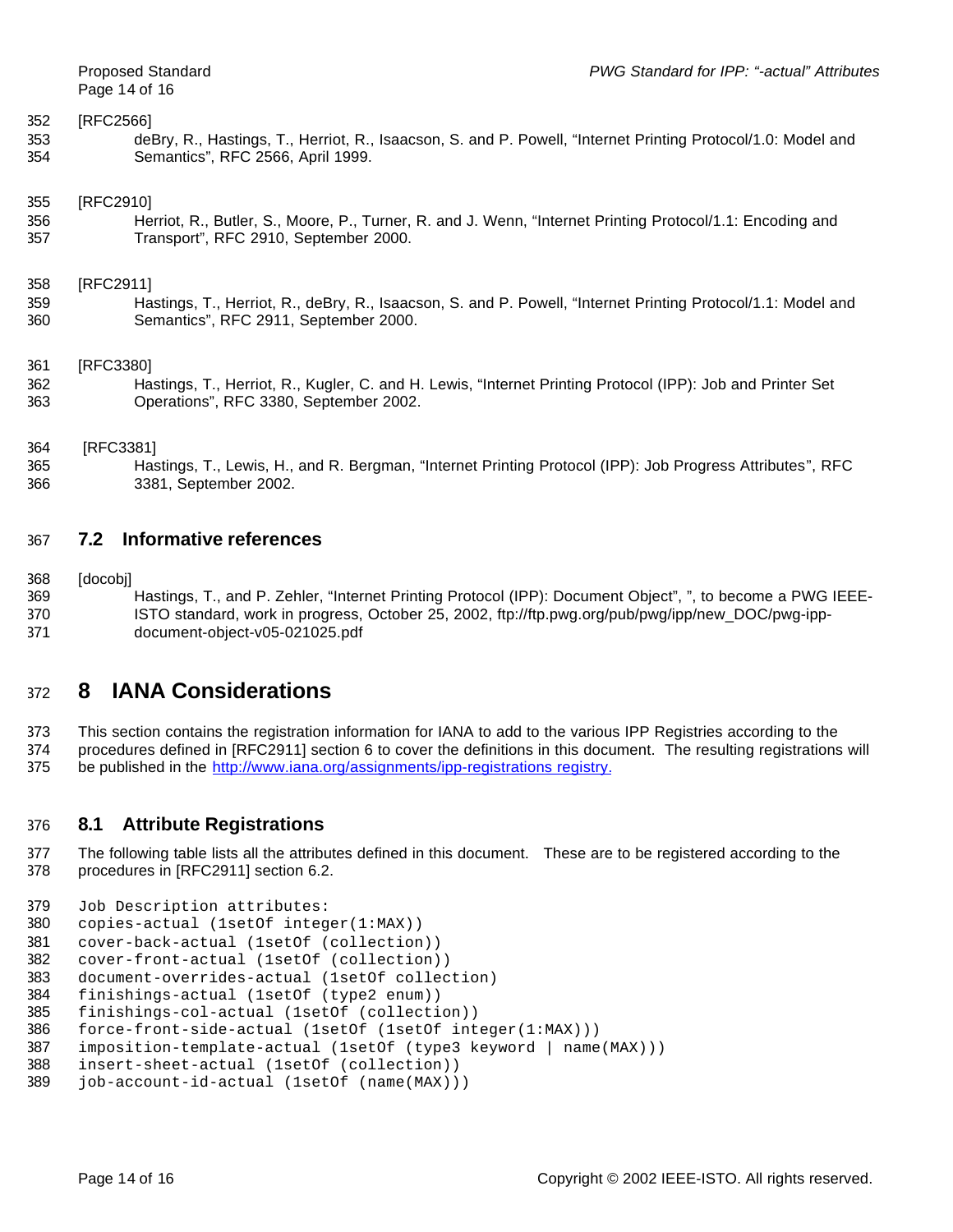```
390 job-accounting-sheets-actual (1setOf (collection))
     job-accounting-user-id-actual (1setOf (name(MAX)))
392 job-error-sheet-actual (1setOf (collection))
393 job-hold-until-actual (1setOf (type3 keyword | name))
394 job-message-to-operator-actual (1setOf (text(MAX)))
395 job-priority-actual (1setOf integer(1:100))
396 job-sheets-actual (1setOf (type3 keyword | name))
397 job-sheets-col-actual (1setOf (collection))
398 job-sheet-message-actual (1setOf (text(MAX)))
399 media-actual (1setOf (type3 keyword | name(MAX)))
400 media-col-actual (1setOf (collection))
401 media-input-tray-check-actual (1setOf (type3 keyword | name(MAX)))
402 multiple-document-handling-actual (1setOf (type2 keyword))
403 number-up-actual (1setOf integer(1:MAX))
404 orientation-requested-actual (1setOf (type2 enum))
405 output-bin-actual (1setOf (type2 keyword | name(MAX)))
406 page-delivery-actual (1setOf (type2 keyword))
407 page-order-received-actual (1setOf (type2 keyword))
     408 page-overrides-actual (1setOf collection)
409 page-ranges-actual (1setOf rangeOfInteger(1:MAX))
410 pages-per-subset-actual (1setOf integer)
411 presentation-direction-number-up-actual (1setOf (type2 keyword))
412 print-quality-actual (1setOf (type2 enum))
413 printer-resolution-actual (1setOf resolution)
414 separator-sheets-actual (1setOf (collection))
415 sheet-collate-actual (1setOf (type2 keyword))
416 sides-actual (1setOf (type2 keyword))
417 x-image-position-actual (1setOf (type2 keyword))
418 x-image-shift-actual (1setOf (integer (MIN:MAX)))
419 x-side1-image-shift-actual (1setOf (integer (MIN:MAX)))
420 x-side2-image-shift-actual (1setOf (integer (MIN:MAX)))
421 y-image-position-actual (1setOf (type2 keyword))
     y-image-shift-actual (1setOf (integer (MIN:MAX)))
423 y-side1-image-shift-actual (1setOf (integer (MIN:MAX)))
424 y-side2-image-shift-actual (1setOf (integer (MIN:MAX)))
```
## **8.2 Attribute Group tag Registrations**

 The following table lists all the attribute group tags defined in this document. These are to be registered according to the procedures in [RFC2911] section 6.5.

 Attribute Group tags: job-actual document-actual

# **9 Author's Address**

- Dennis Carney
- IBM Printing Systems
- 6300 Diagonal Highway
- Boulder, CO 80301
- Phone: 303 924 0565
- Fax: 303 924 7434
- e-mail: dcarney@us.ibm.com